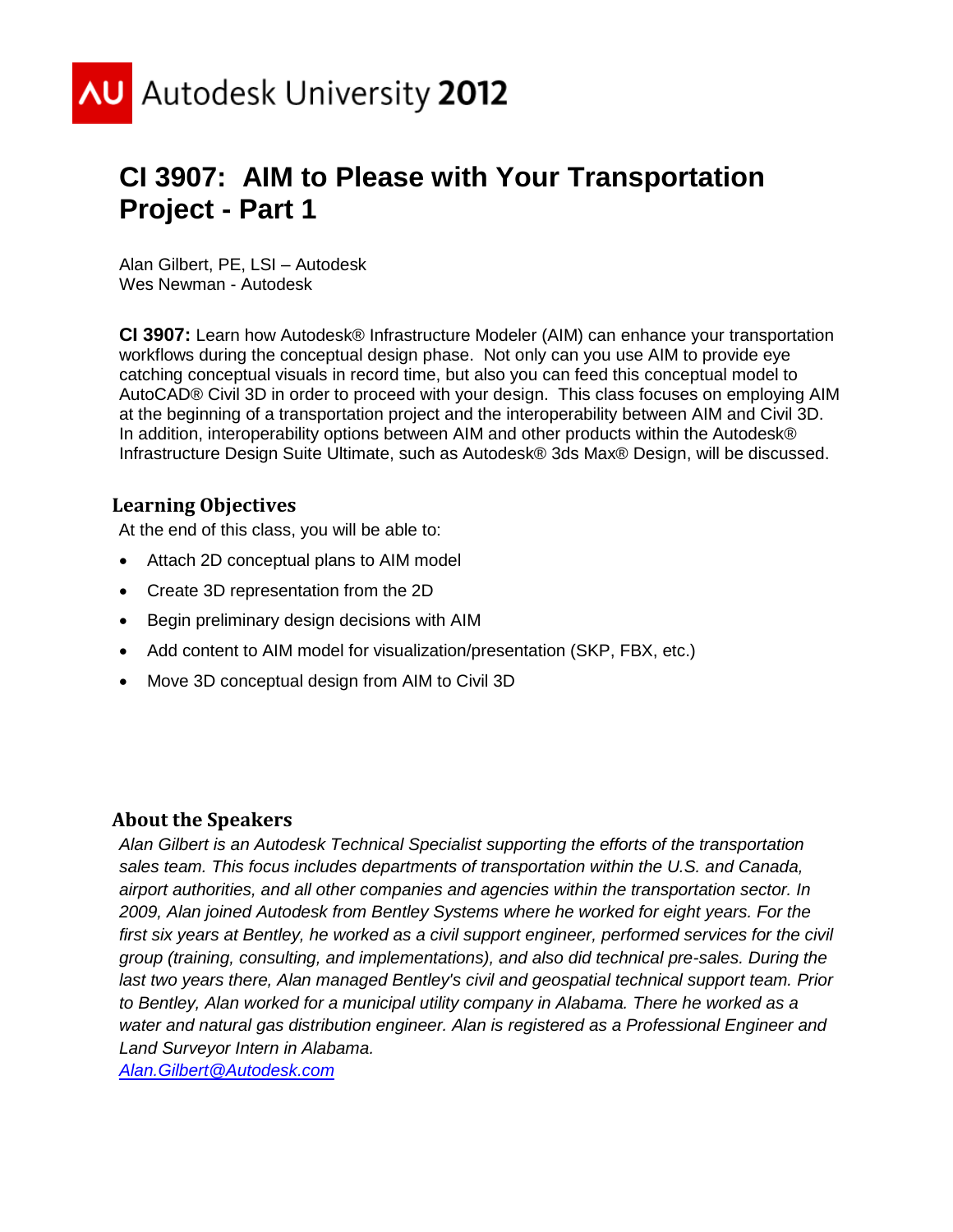*Wes Newman is a leading expert in the transportation industry with over twelve years of experience. Working his way through the business he made his start in road construction, progressing to construction surveying, followed by roadway design, and is now a key player in the transportation software arena. While working in the industry full time, he has earned a Computer Science degree. This education coupled with his experience gives him a unique perspective on all things transportation. Throughout his career, Wes has been dedicated to the task of optimization; whether it is a process, strategy, or software. This desire to optimize and attention to detail has helped to make him the leader he is today in the transportation community.*

*[Wesley.Newman@Autodesk.com](mailto:Wesley.Newman@Autodesk.com)*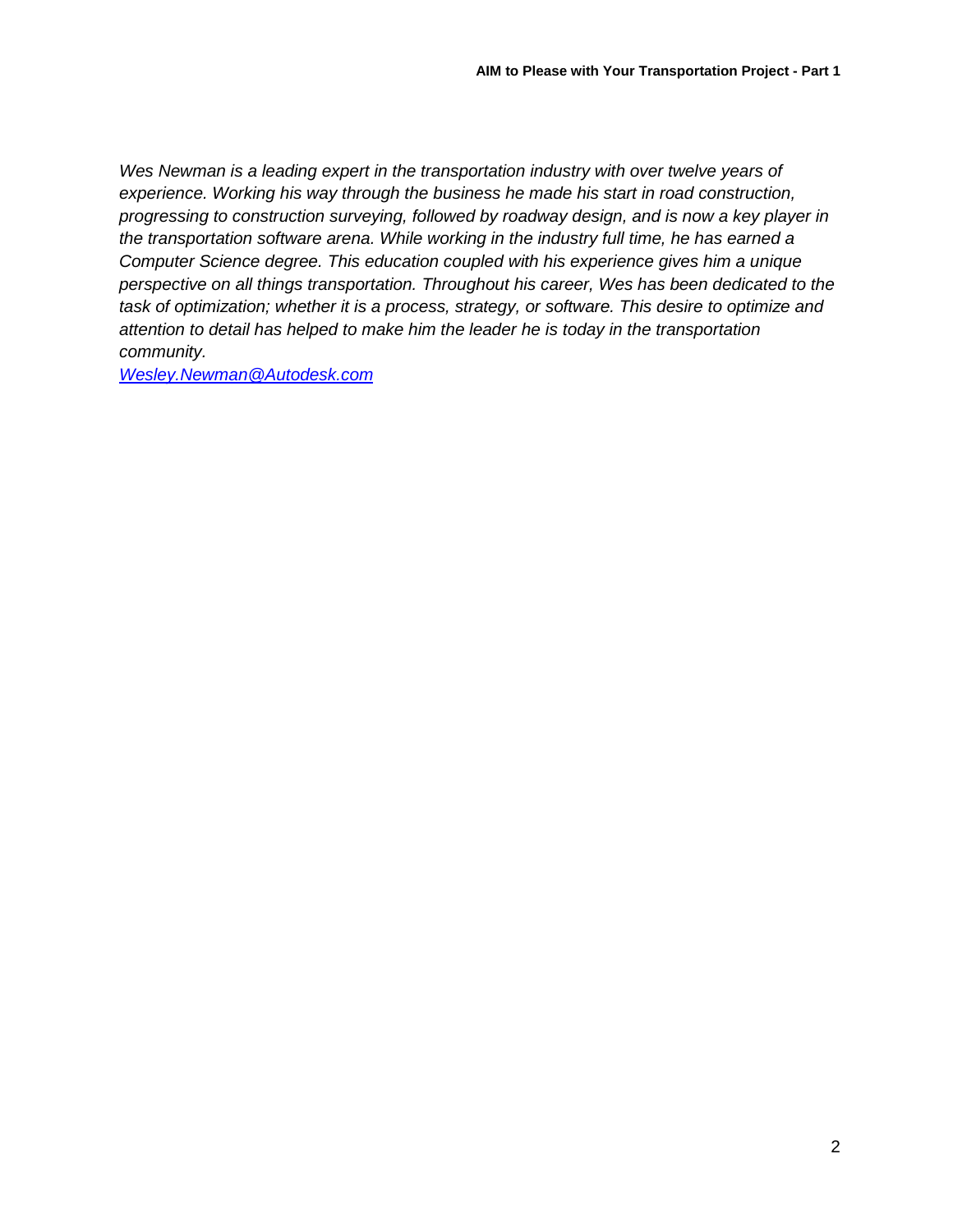# **AIM Data Types – Existing Conditions**

Creating a model in AIM, like creating a model in other Autodesk products, gives you the flexibility to create any level of complexity which suits the project. Where AIM differentiates itself is the ease of creating the models. AIM supports many formats (referenced below) as well as direct connection to databases and mapping services.

Listed below are typical data formats used within AIM for a transportation project:

- Aerial Imagery most of the common raster formats are supported including GeoTIFF, MrSID, and JPEG 2000.
- Terrain multiple terrain formats are supported including, DEM, GeoTIFF, Binary Terrain, Arc ASCII Grid, and LandXML.
- Roads typically use Shapefiles as they are the most widely distributed.
- Railroads typically use Shapefiles as they are the most widely distributed.
- Water typically use Shapefiles as they are the most widely distributed.
- Buildings these are usually the hardest to find, typically only found in large urban areas. Scripts can be utilized to randomize, the facades, roof slopes, or most any attribute associated with them. As above these are usually found in Shapefiles.

Here are the steps used in the class to attach three geotiff files which represent our 2D plan set:

- 1. Create a "Raster" connection to these three files on the Data Sources window.
- 2. After connected, highlight three files, right click, and select "Configure".
- 3. Since these tiff files are georeferenced, the coordinate system area requires no work (see screen capture below):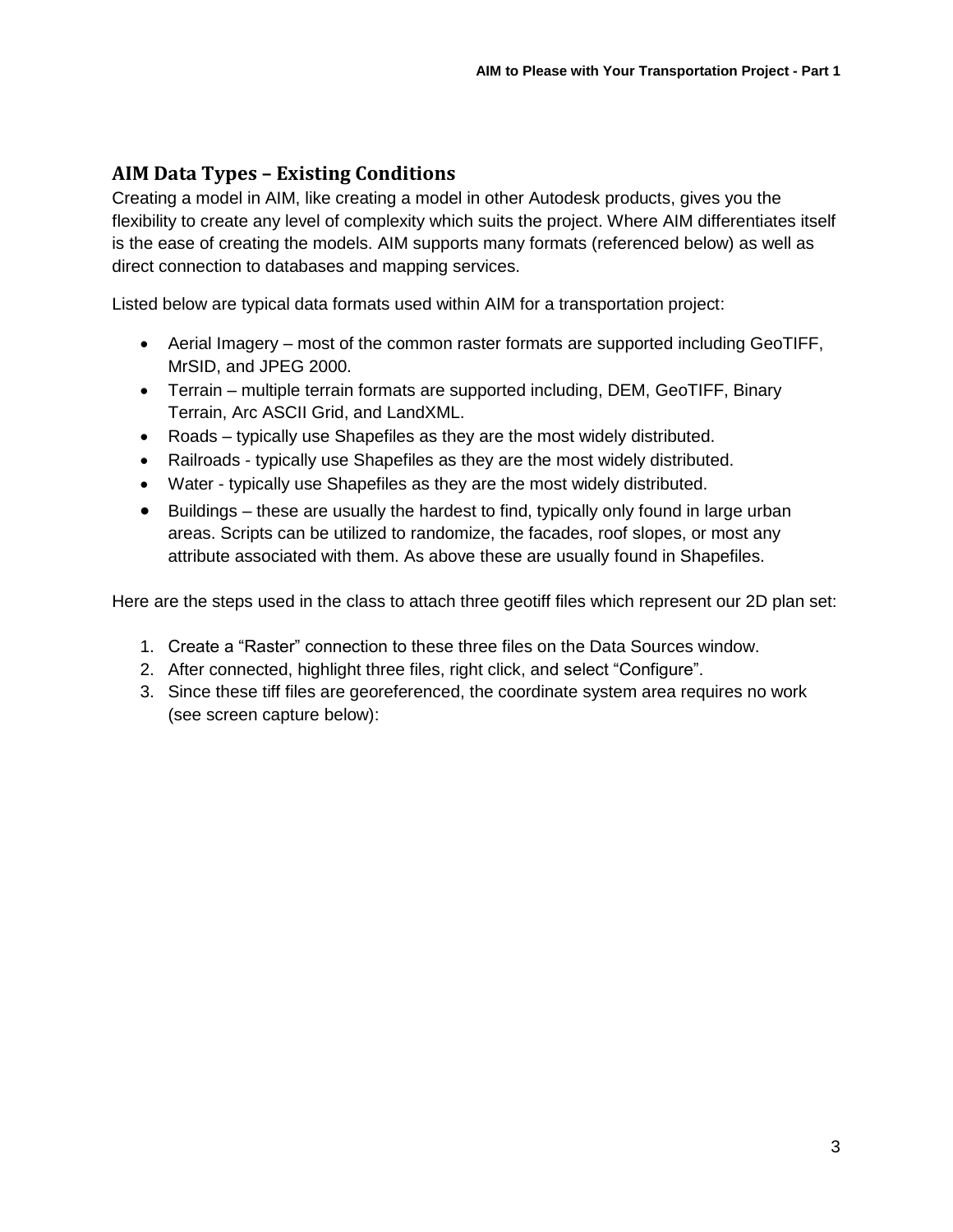| Data Source Configuration                                          |                        | $\mathbf{x}$                    |
|--------------------------------------------------------------------|------------------------|---------------------------------|
| I<br>Name                                                          | Source Raster          |                                 |
|                                                                    |                        |                                 |
| $\textbf{Description}$ < Empty >                                   | Type<br>Ground Imagery |                                 |
| Geo Location<br>Raster                                             |                        |                                 |
| Coordinate System AR83-NF                                          |                        | ∙⊜                              |
| -Position-                                                         | Offset                 |                                 |
| Coordinate System                                                  |                        |                                 |
| $\bullet$ .<br>$<$ Empty $>$                                       | $X$ $\vert$ 0          |                                 |
| Local Origin                                                       | $Y = 0$                |                                 |
| $<$ Empty $>$                                                      |                        |                                 |
| <empty><br/><math>&lt;</math>Empty<math>&gt;</math><br/>z.</empty> | $Z \mid 0$             |                                 |
|                                                                    |                        |                                 |
| Scale                                                              | Rotation               |                                 |
| $\mathsf{X}^-$                                                     | $x _0$                 |                                 |
| Y.                                                                 | $Y$ 0                  |                                 |
| Z 1                                                                | $Z = 0$                |                                 |
| Interactive Placing                                                |                        |                                 |
|                                                                    |                        |                                 |
|                                                                    |                        |                                 |
|                                                                    |                        |                                 |
|                                                                    |                        |                                 |
|                                                                    |                        |                                 |
|                                                                    |                        |                                 |
|                                                                    |                        |                                 |
|                                                                    |                        |                                 |
|                                                                    |                        |                                 |
|                                                                    |                        | Close & Refresh<br>OK<br>Cancel |
|                                                                    |                        |                                 |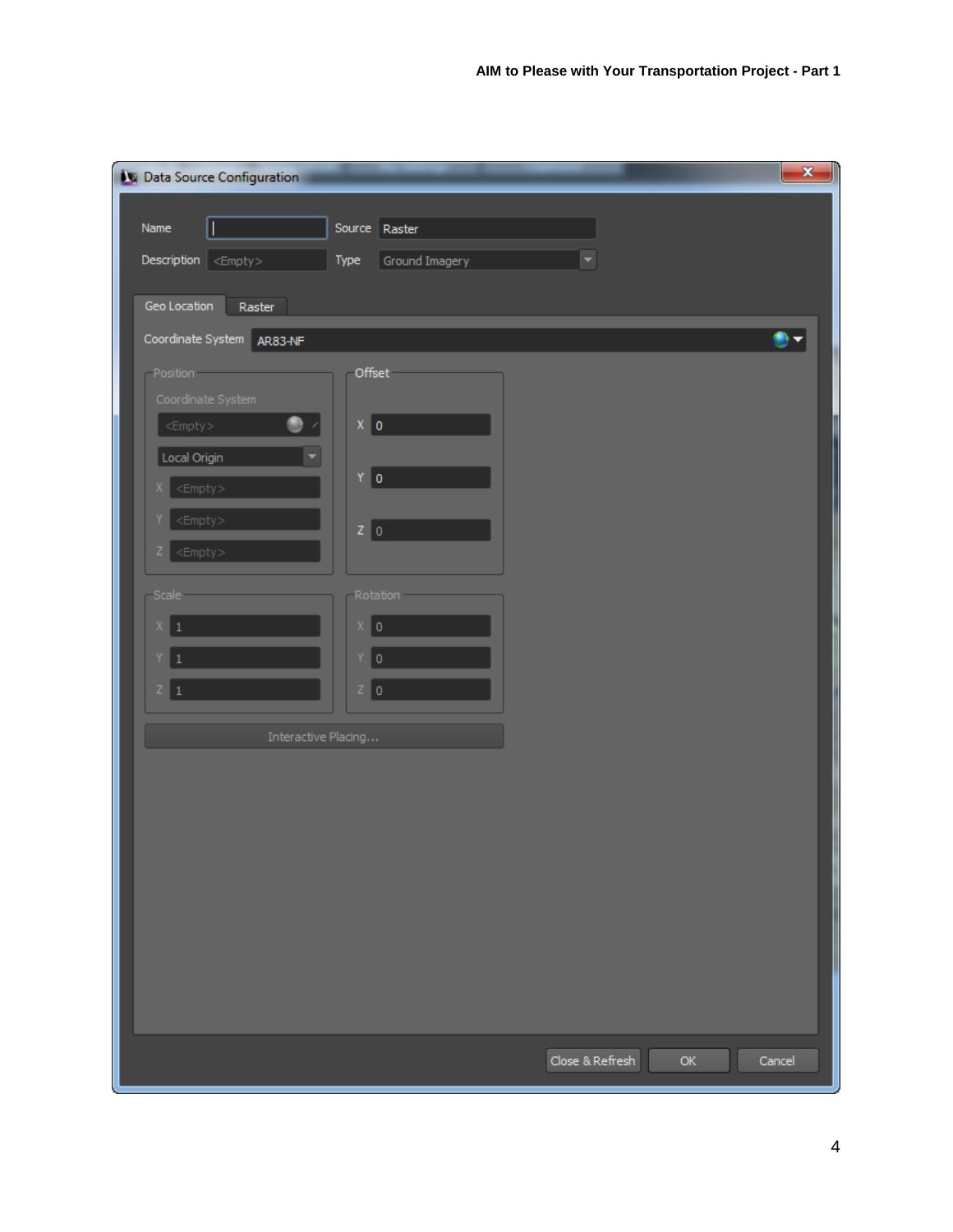4. Now move to the "Raster" tab within the configuration window, click the "color mask" button to add transparency to the tiff files. In this case, an RGB value of 255,255,206 was used to create the desired transparency. See screen captures below for settings:

| Data Source Configuration            |                                  | $\mathbf{x}$ |
|--------------------------------------|----------------------------------|--------------|
| Name                                 |                                  |              |
|                                      | Source Raster                    |              |
| $Description \mid < \nEmpty$<br>Type | Ground Imagery                   |              |
| Raster<br>Geo Location               |                                  |              |
| ✔ Clip to Model Extent               |                                  |              |
| Classification Undefined<br>Ξ        |                                  |              |
| Color Mask #ffffce                   | $\ldots$                         |              |
| <b>Band Mapping</b>                  |                                  |              |
| Type RGB                             |                                  |              |
| Gray band #1: red                    |                                  |              |
| Red band #1: red                     |                                  |              |
| Green band #2: green                 |                                  |              |
| Blue band #3: blue                   |                                  |              |
| Alpha <empty></empty>                |                                  |              |
|                                      |                                  |              |
|                                      |                                  |              |
|                                      |                                  |              |
|                                      |                                  |              |
|                                      |                                  |              |
|                                      |                                  |              |
|                                      |                                  |              |
|                                      |                                  |              |
|                                      |                                  |              |
|                                      |                                  |              |
|                                      |                                  |              |
|                                      |                                  |              |
|                                      |                                  |              |
|                                      | Close & Refresh<br>OK.<br>Cancel |              |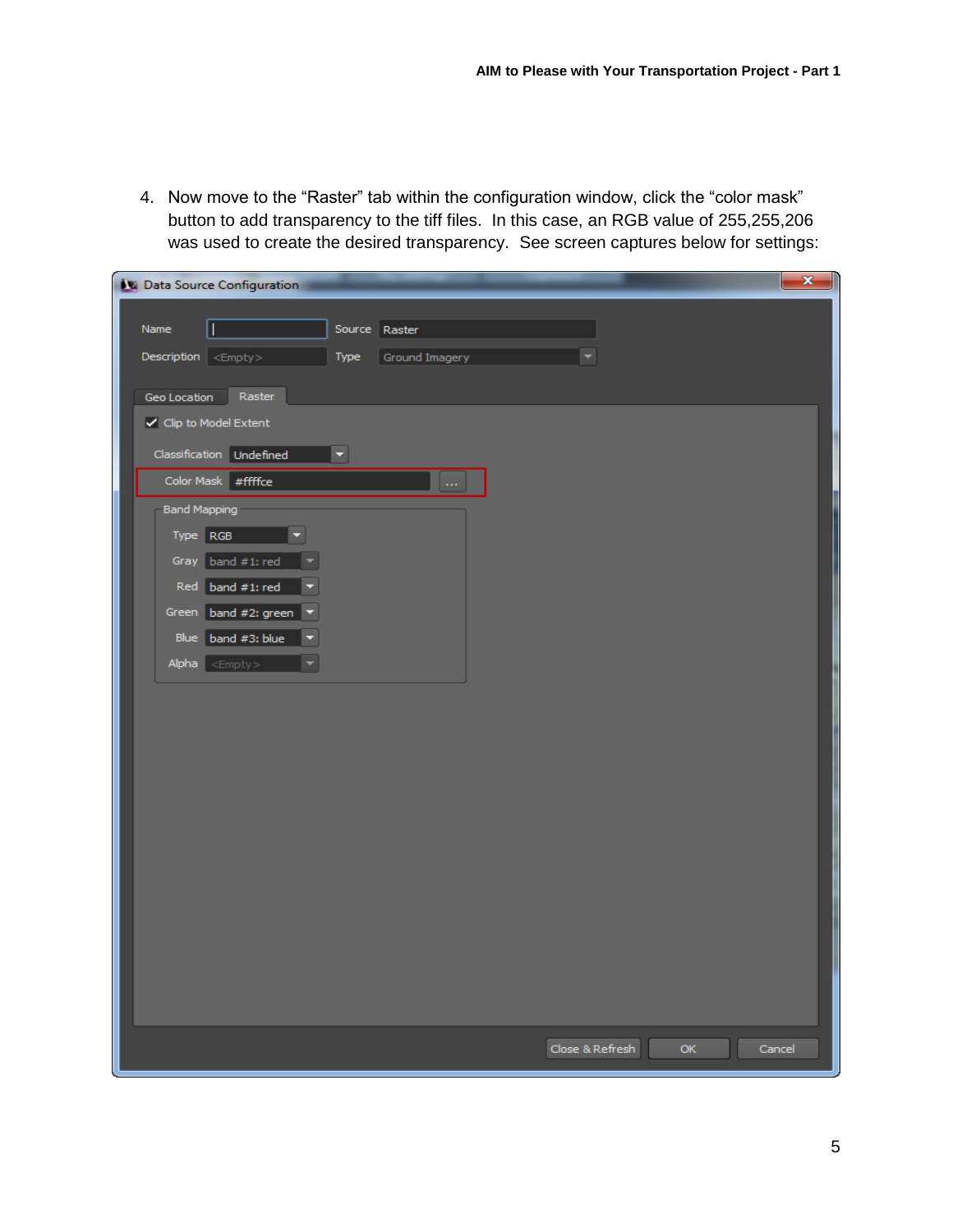| <b>N</b> Pick Color  | $\mathbf{x}$                         |
|----------------------|--------------------------------------|
| Basic colors         |                                      |
|                      |                                      |
|                      |                                      |
|                      |                                      |
|                      |                                      |
|                      |                                      |
|                      |                                      |
|                      |                                      |
| Custom colors        | Red: 255 $\Rightarrow$               |
|                      | <b>Ay</b><br>Hue: 60                 |
|                      | Sat: 49 C Green: 255 C               |
| Add to Custom Colors | Val: 255 $\leftarrow$<br>Blue: 206 - |
|                      | Cancel<br>OK                         |
|                      |                                      |

5. Now select "Close and Refresh" to update the AIM model and display the plans.

#### **Preliminary Design with AIM**

AIM gives the designer or planner the tools needed to conceptualize transportation infrastructure. Of course, the level of preliminary design that can be accomplished in AIM is entirely dependent on the accuracy of the data representing the existing conditions. For example, if the existing ground surface used in AIM is highly accurate, legitimate roadway/railway/corridor grades can be experimented with. Here are a few tips for getting started with roadway/railway layout in AIM:

- Copy standard AIM styles and modify as desired.
- Remember that the digitized point will take on the ground elevation. So when more vertices are needed in areas of bad elevation, first place corridor with good elevation points, then go back and add/move vertices.
- Multiple road/rail styles auto-connect when vertices from these are coincident. Use edit mode to find non-coincident vertices at bad corridor intersections.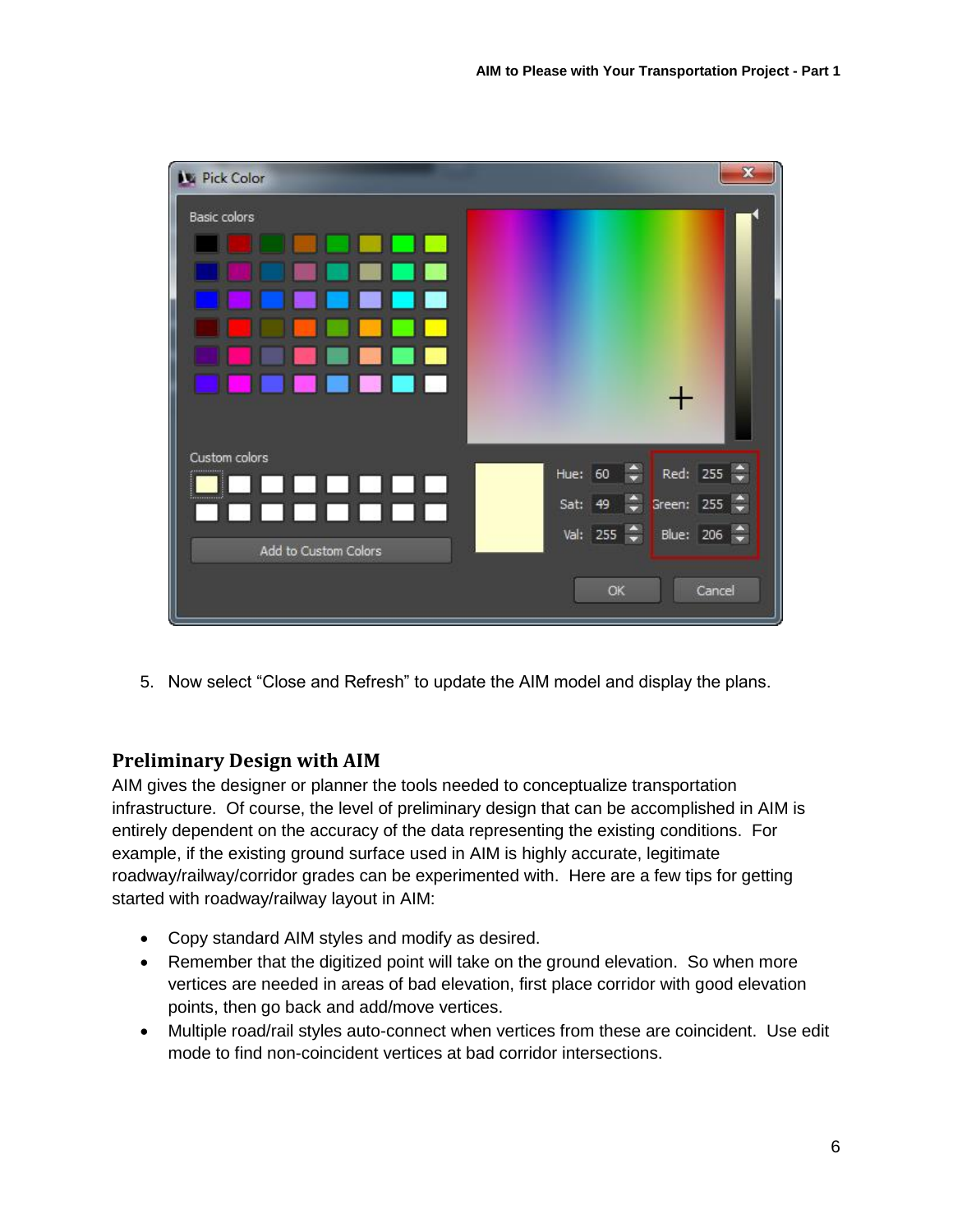## **Adding Additional Model Content**

The most basic AIM model content is created by using the Create Features command. Just as with road and rail, there is a large library of features to choose from in AIM. Trees, buildings, people, cars, construction equipment, lighting, and utilities are some of the more common examples.

Content created by other Autodesk software, such as the products within the Autodesk Infrastructure Design Suite, works great in AIM. Generally, the Autodesk FBX format is the preferred method for moving this content into AIM.

Lastly and thanks to several products within the Autodesk Infrastructure Design Suite, we are able to move Google SketchUp content into AIM. For example, 3ds Max Design and recently Civil 3D can both directly consume these SKP files. At that point, these can be exported as FBX files and brought into an AIM model.

\*Note: The free Google SktechUp plug-in for Civil 3D 2013 can be added to the software by going to the Autodesk Exchange Apps site (click blue X on top-right menu near Help button).

#### **Create visualizations with ease (still and animated)**

Visualizations are one of the major components of AIM. The ease of use and rapid creation of videos and stills makes AIM an ideal tool for those with limited visualization experience.

| Camera Snapshot         |                                                                     |
|-------------------------|---------------------------------------------------------------------|
|                         | File name: C:\Users\newmanw\Documents\snapshot.jpg<br><b>A 10 A</b> |
| Use Viewport Resolution |                                                                     |
| Set Resolution:<br>n    | G<br>$\div$<br>720 pixels<br>1280 pixels<br>x                       |
|                         | $\vee$ Keep aspect ratio                                            |
|                         |                                                                     |
|                         | Cancel<br>Save                                                      |
|                         |                                                                     |

The simplest method of image capture is using the Snapshot command.

You simply set the resolution and select the File Name. The saved image will look similar to your current view, but bounded by the aspect ratio specified.

The next level of image capture is using the Render command. This command loads the scene into the render engine. Press start and allow it to render until the desired detail is reached. You can then save the image.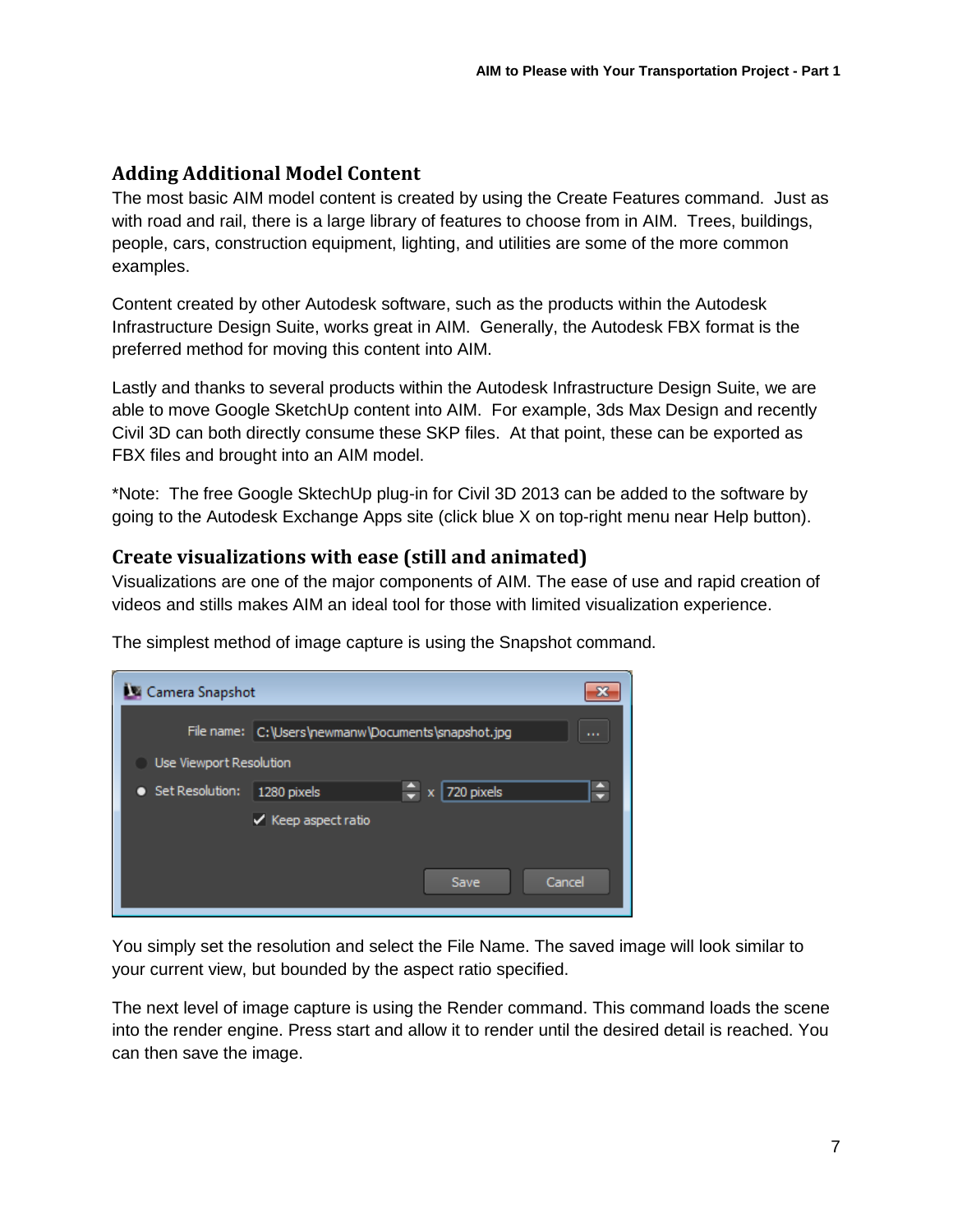

The final and most dynamic visualization is using the Storyboards and Camera Path. Create a new Storyboard, and then add a new camera path animation.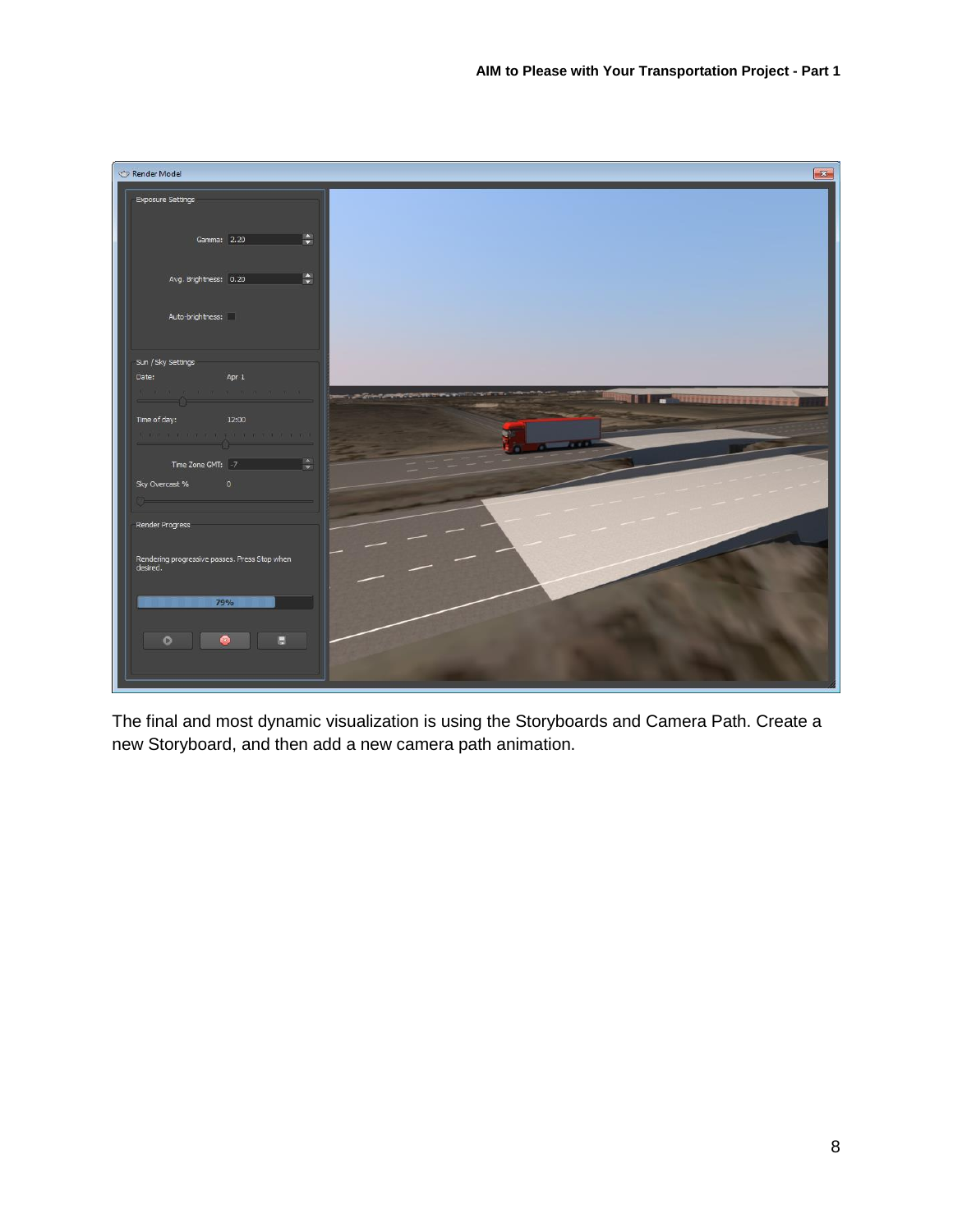| Π<br>$\mathsf F$<br>12                                                           |                                                                                             | Autodesk Infrastructure Modeler 2013: Build 2702 (64-bit) - Interchange2013Backup.sqlite                   |                      |                                        | $ \Box$ $X$     |
|----------------------------------------------------------------------------------|---------------------------------------------------------------------------------------------|------------------------------------------------------------------------------------------------------------|----------------------|----------------------------------------|-----------------|
| View<br>Home<br>V<br>H<br>38<br>Scenarios Storyboards Watermarks<br>Storytelling | Present<br><b>P</b><br>Manage<br>Analyze<br>A<br>M<br>$\circ$<br>Render Snapshot<br>Imagery | $\sum_{n=1}^{\infty}$<br>$\mathbf{H}^{\text{elp}}_{\blacksquare}$<br>$\boxtimes$<br>Full<br>Screen<br>View | 図図                   |                                        |                 |
|                                                                                  |                                                                                             |                                                                                                            |                      |                                        |                 |
|                                                                                  |                                                                                             |                                                                                                            |                      |                                        |                 |
| Storyboard Name: RAMP B - PT2 Duration: 0:00:21.6                                | لرفر فرمزمز فرمزم والمرمزمز فالمراقب                                                        | Storyboard                                                                                                 | لهما                 | 閸<br>閳<br>禺<br>ెస్<br>÷.               | <b>FIX</b><br>畢 |
|                                                                                  |                                                                                             |                                                                                                            |                      | <b>Storyboard Name</b>                 | <b>Duration</b> |
| 000<br>Captions & Titles                                                         | 0:02<br>0:01<br>0:03<br>0:04                                                                | 0:05<br>0:06<br>0:07                                                                                       | 0:10<br>0:08<br>0:09 | 0:1<br>MAGIC CARPET<br><b>C</b> RAMP A | 0:01:03.0       |
|                                                                                  | RAMP B - PT2                                                                                |                                                                                                            |                      |                                        | 0:00:31.5       |
|                                                                                  |                                                                                             |                                                                                                            |                      | RAMP B - PT1                           | 0:00:21.2       |
| Paths & Animations                                                               |                                                                                             |                                                                                                            |                      | RAMP B - PT2                           | 0:00:21.6       |
|                                                                                  |                                                                                             |                                                                                                            |                      | Storyboard                             | 0:00:00.0       |
|                                                                                  | Shot #1 Sh Shot #35ho Sho Sho Sho Shot Shot  Shot #11Shot  Sh Shot<br>m                     |                                                                                                            | $\leftarrow$         | <b>O</b> TWIN BRIDGES                  | 0:00:41.6       |

When creating a new camera path your current view is used as the first frame. Simply navigate to your next transition point for your video then add another keyframe, continue add keyframes at critical transitions until you reach the end of your intended visualization. The software will interpolate between each keyframe as the video is played. There are several options for speed and interpolation type, I suggest you play with these to see how your video is affected. Other options for adding Titles and Captions have also recently been added. After your storyboard is set, you can export this to a video, where you can further edit if desired.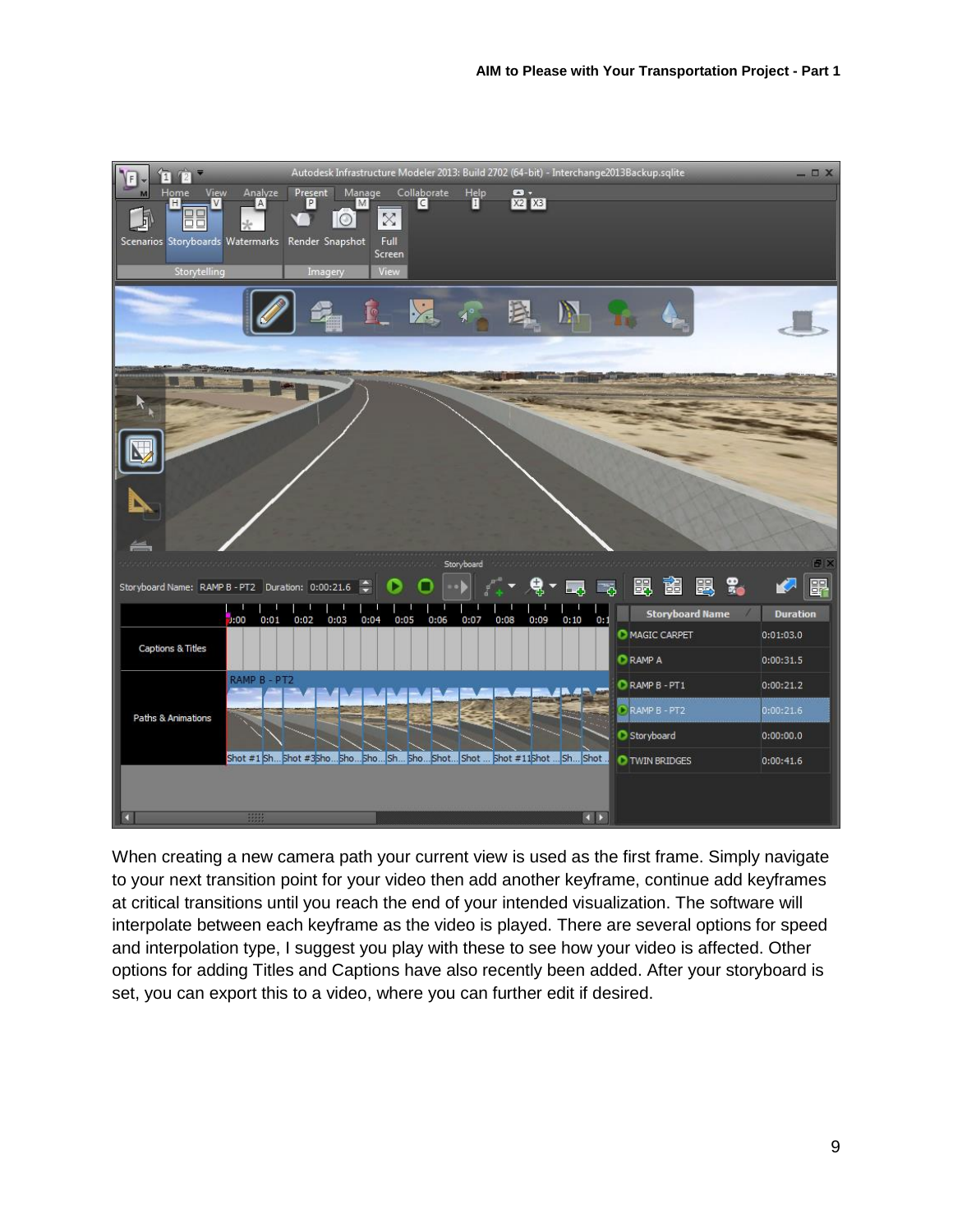## **AIM Model to Civil 3D – Pass to Detailed Design**

There are multiple methods for sharing AIM Data/Models with other products in the Infrastructure Design Suite. Two major methods for exporting data are IMX and FBX (see two screen captures below). Both allow for defining a perimeter and Target Coordinate System. Currently only Civil 3D supports importing IMX, but multiple products support FBX, including 3DS Max and AutoCAD.

| Export to IMX            |                                             |           | $\mathbf{x}$          |
|--------------------------|---------------------------------------------|-----------|-----------------------|
| Start with recent export |                                             |           |                       |
| Extent                   |                                             |           |                       |
|                          | Define Interactively: $\blacksquare_k$ BBox |           |                       |
| Use Entire Model         |                                             |           |                       |
|                          | $\mathbf{x}$                                |           | Y                     |
|                          | Minimum: 6326340.5                          | 2177206.6 |                       |
|                          | Maximum: 6330745.6                          | 2180608.2 |                       |
|                          |                                             |           |                       |
|                          |                                             |           | Load Extent From File |
|                          |                                             |           |                       |
|                          | Target Coordinate System                    |           |                       |
| CA83IIIF                 |                                             |           |                       |
|                          |                                             |           |                       |
| Target File(s)           |                                             |           |                       |
|                          | C:\Users\newmanw\Documents\IM_Export.imx    |           |                       |
|                          |                                             |           |                       |
|                          |                                             |           |                       |
|                          |                                             |           | Cancel<br>Export      |
|                          |                                             |           |                       |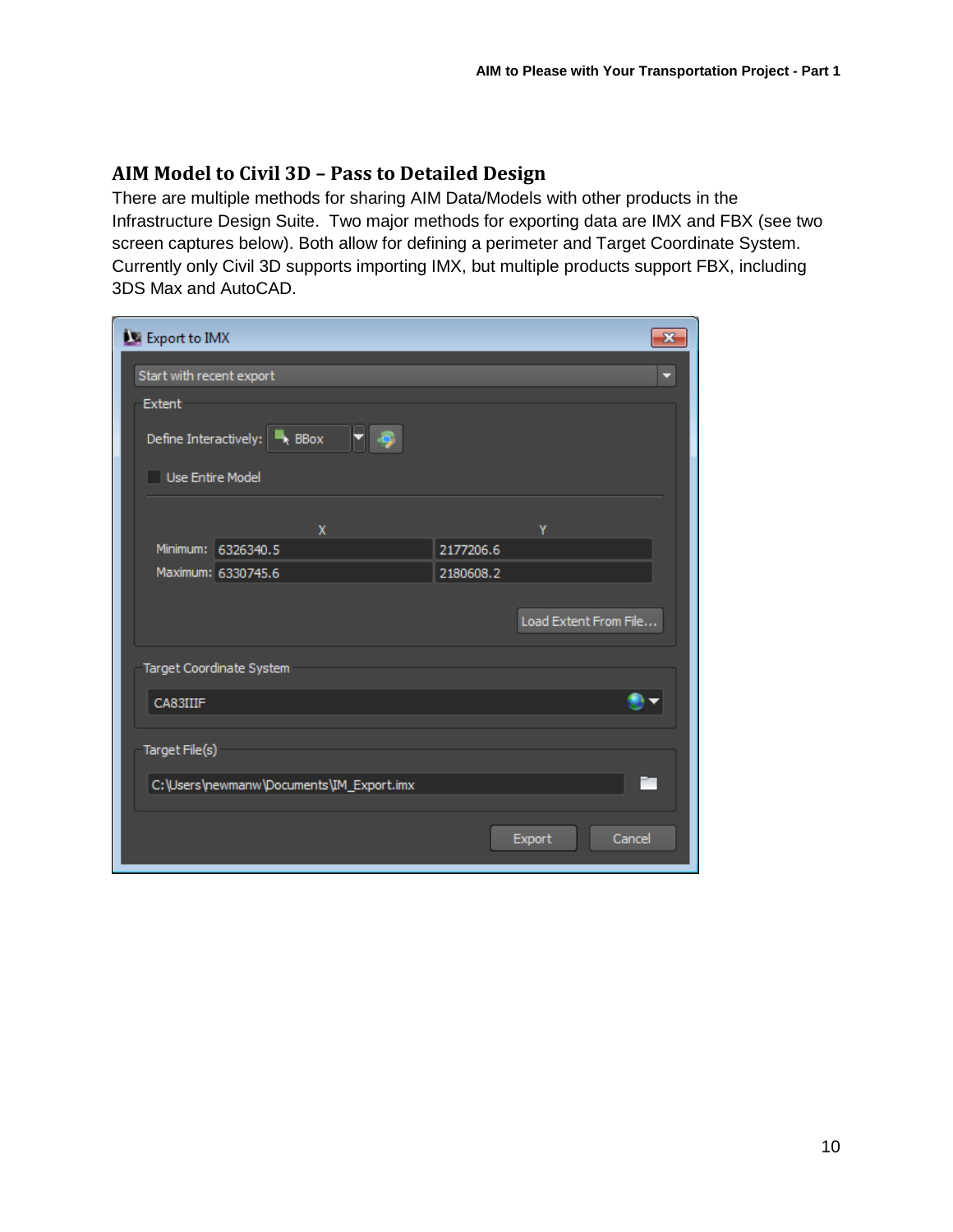| Export to FBX                            |                                               |     |           |                       | $\mathbf{z}$ |
|------------------------------------------|-----------------------------------------------|-----|-----------|-----------------------|--------------|
| Start with recent export                 |                                               |     |           |                       | Ξ            |
| Extent                                   |                                               |     |           |                       |              |
| Define Interactively: <b>F</b> BBox      | ▼ ஒ                                           |     |           |                       |              |
| Use Entire Model                         |                                               |     |           |                       |              |
|                                          | X                                             |     |           | γ                     |              |
| Minimum: 6330062.9                       |                                               |     | 2176554.5 |                       |              |
| Maximum: 6332319.7                       |                                               |     | 2179433.7 |                       |              |
|                                          |                                               |     |           | Load Extent From File |              |
| Target Coordinate System                 |                                               |     |           |                       |              |
| CA83IIIF                                 |                                               |     |           |                       |              |
| Offset                                   |                                               |     |           |                       |              |
| X:                                       | Y:                                            | Z:  |           | Origin:               |              |
| 6330062.9                                | 2176554.5                                     | 0.0 |           | Extent                | Ξ            |
| Target File(s)<br>· Single File          |                                               |     |           |                       |              |
| C:\Users\newmanw\Documents\IM_Export.fbx |                                               |     |           |                       |              |
| Multiple Files                           |                                               |     |           |                       | Set Location |
| Feature Type                             |                                               |     | File Name |                       |              |
| $\sqrt{$ Ground                          | C:\Users\newmanw\Documents\ground.fbx         |     |           |                       | 64           |
| √ City Furniture                         | C:\Users\newmanw\Documents\city_furniture.fbx |     |           |                       |              |
| ✔ Export Materials/Textures              |                                               |     |           |                       |              |
|                                          |                                               |     |           | Export                | Cancel       |